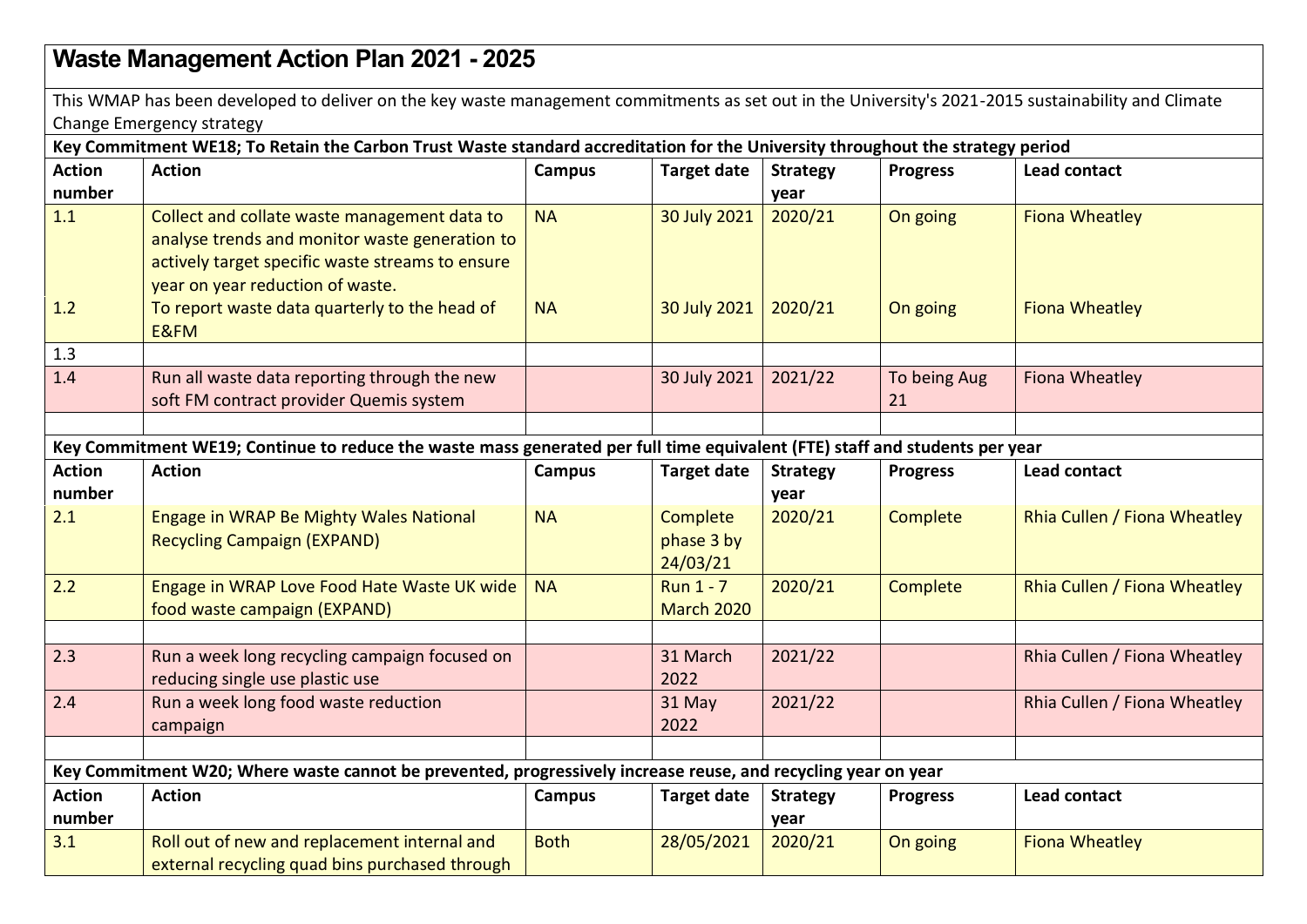|                                                                                                                                             | <b>Welsh Government Circular Economy Grant</b>    |               |                    |                 |                 |                              |  |  |
|---------------------------------------------------------------------------------------------------------------------------------------------|---------------------------------------------------|---------------|--------------------|-----------------|-----------------|------------------------------|--|--|
|                                                                                                                                             | <b>Funding</b>                                    |               |                    |                 |                 |                              |  |  |
| 3.2                                                                                                                                         | Initiate 'Recycling On the Edge' initiative to    | <b>Both</b>   | 28/05/2021         | 2020/21         | On going        | <b>Fiona Wheatley</b>        |  |  |
|                                                                                                                                             | increase the capture of waste and recycling on    |               |                    |                 |                 |                              |  |  |
|                                                                                                                                             | the periphery of our two main campuses. Install   |               |                    |                 |                 |                              |  |  |
|                                                                                                                                             | new quad recycling bins funded by WG CE fund      |               |                    |                 |                 |                              |  |  |
|                                                                                                                                             | and look to develop partnerships with the         |               |                    |                 |                 |                              |  |  |
|                                                                                                                                             | council and local businesses to support servicing |               |                    |                 |                 |                              |  |  |
|                                                                                                                                             | of the bins, possible donation of old units to    |               |                    |                 |                 |                              |  |  |
|                                                                                                                                             | local businesses to improve capture of local      |               |                    |                 |                 |                              |  |  |
|                                                                                                                                             | litter in adjoining singleton Park, and           |               |                    |                 |                 |                              |  |  |
|                                                                                                                                             | Oystermouth Road. Work with newly appointed       |               |                    |                 |                 |                              |  |  |
|                                                                                                                                             | <b>Community Officer Cerys Curtis.</b>            |               |                    |                 |                 |                              |  |  |
|                                                                                                                                             |                                                   |               |                    |                 |                 |                              |  |  |
| Key Commitment W21; Increase the recycling, as well as reduction, of single use laboratory plastics                                         |                                                   |               |                    |                 |                 |                              |  |  |
| <b>Action</b>                                                                                                                               | <b>Action</b>                                     | Campus        | <b>Target date</b> | <b>Strategy</b> | <b>Progress</b> | <b>Lead contact</b>          |  |  |
| number                                                                                                                                      |                                                   |               |                    | year            |                 |                              |  |  |
| 4.1                                                                                                                                         | Introduction of new lab recycling plastic PP5     | singleton and | Complete           | 2020/21         | Complete /      | <b>Fiona Wheatley</b>        |  |  |
|                                                                                                                                             | programme. Rolled out to all laboratories on      | Bay           |                    |                 | <b>Ongoing</b>  |                              |  |  |
|                                                                                                                                             | singleton and Bay campuses                        |               |                    |                 |                 |                              |  |  |
| 4.2                                                                                                                                         | Develop WMGN to assist co-working with lab        | singleton and | 30 June            | 2020/21         | <b>Ongoing</b>  | Fiona Wheatley / Hayley      |  |  |
|                                                                                                                                             | groups to identify potential new lab plastic      | Bay           | 2021               |                 |                 | <b>Beharrell</b>             |  |  |
|                                                                                                                                             | waste recycling programmes                        |               |                    |                 |                 |                              |  |  |
|                                                                                                                                             |                                                   |               |                    |                 |                 |                              |  |  |
| 4.3                                                                                                                                         |                                                   |               |                    |                 |                 |                              |  |  |
|                                                                                                                                             |                                                   |               |                    |                 |                 |                              |  |  |
| Key Commitment W22; Continue to increase the number and type of 'hard to recycle' waste items through new and existing recycling programmes |                                                   |               |                    |                 |                 |                              |  |  |
| <b>Action</b>                                                                                                                               | <b>Action</b>                                     | Campus        | <b>Target date</b> | <b>Strategy</b> | <b>Progress</b> | <b>Lead contact</b>          |  |  |
| number                                                                                                                                      |                                                   |               |                    | year            |                 |                              |  |  |
| 5.1                                                                                                                                         | A Hard Hat Recycling programme was                | singleton and | Complete           | 2020/21         | Complete /      | <b>Fiona Wheatley</b>        |  |  |
|                                                                                                                                             | established in March 2021 for the College of      | Bay           |                    |                 | Ongoing         |                              |  |  |
|                                                                                                                                             | Engineering, and other colleges to utilise        |               |                    |                 |                 |                              |  |  |
|                                                                                                                                             |                                                   |               |                    |                 |                 |                              |  |  |
| 5.2                                                                                                                                         | Our Terracycle Programmes will resume in the      |               | 30/07/2021         | 2021/22         | To being Aug    | Rhia Cullen / Fiona Wheatley |  |  |
|                                                                                                                                             | 2021/22 academic year for stationery and          |               |                    |                 | 21              |                              |  |  |
|                                                                                                                                             | tassimo pod recycling                             |               |                    |                 |                 |                              |  |  |